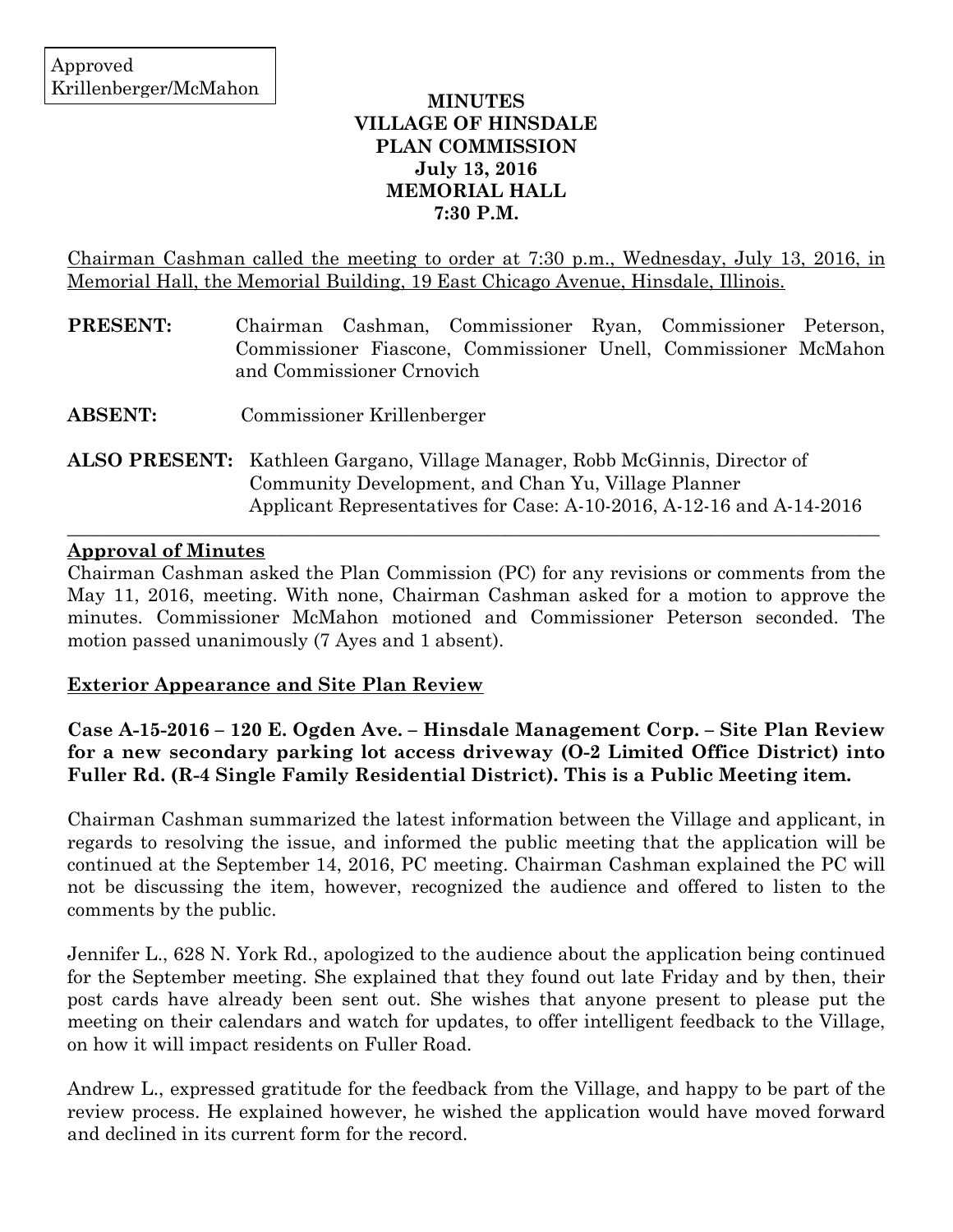Michael C., 117 Fuller Rd., explained one of his neighbors Greg Peters wasn't able to attend tonight, but he monitored the traffic that came in and out of the building (at 120 E. Ogden Ave.) for four days, from 7 AM to 9 AM and in the afternoon from 4 PM to 6 PM. Michael summarized Greg's findings and found that the majority of traffic traveled east bound on Ogden Ave., and made a right turn onto York Rd. Michael also referenced 30 years ago, Koplin applied for this when he bought the property. He recalled the residents at the time also organized in opposition and the Village opposed the driveway application.

Chairman Cashman reiterated that the PC truly values the citizens input, and encouraged the public to come back in September.

Neil T., 111 Fuller Rd., is a newer resident, and explained that they bought the new home largely because they have children. It's not a cal-de-sac but it is a dead end street. He expressed how beautiful the street and Village is. He explained that he views the application as an investor, a parent and a surgeon. He believes Ogden is a dangerously busy street and Ogden and York is a busy corner. It astonishes him that there is no "no turn on red" sign when turning east onto Ogden from York. He explained all the various potential dangers of additional traffic in the area should the driveway be constructed. He believes approving this application would set a dangerous precedence. Moreover, he would like to explore a way to bring forth an ordinance to prevent a parking lot from applying to emptying out onto a residential street.

Darious N., 100 Fuller Rd., explained as a new resident, the home was purchased because it is on a quiet residential street. One of his biggest concerns is for the children of the neighborhood, including his soon to be born child. There are commuters already using his driveway to turn around in the [cul-de-sac.](https://www.bing.com/search?q=culdesac&FORM=AWRE) He suspects the tenants and additional traffic will increase this issue from the new office driveway. He also mentioned a school is only three blocks away and additional traffic is not good. He summarized that he is opposed to the application and hopes the PC understands why.

Jordan P., 118 Fuller Rd., would like to echo Darious's concerns in regards to traffic. She mentioned speeding cars on the street after finding out of the dead end. She explained that she walks to work at Whole Food and sees how fast the traffic is already in the area. Allowing for more cars through the driveway will only increase the dangerous area. The cars she noted, already ignores stop signs and speed limit signage in the neighborhood.

Kelly S., 115 Fuller Rd., she explained that she is a seven year resident who purchased the home because it is on a quiet residential street. She expressed her concern for her children and the neighborhood children who are at an age where they can play unsupervised at all times. This driveway would also change the feel of the neighborhood. There is also concern that the commuters using the driveway will not look both ways and expect children while exiting. Property value will decrease from the new driveway. She also asked if there could be a neighborhood representative that could be more involved with the Village and applicant.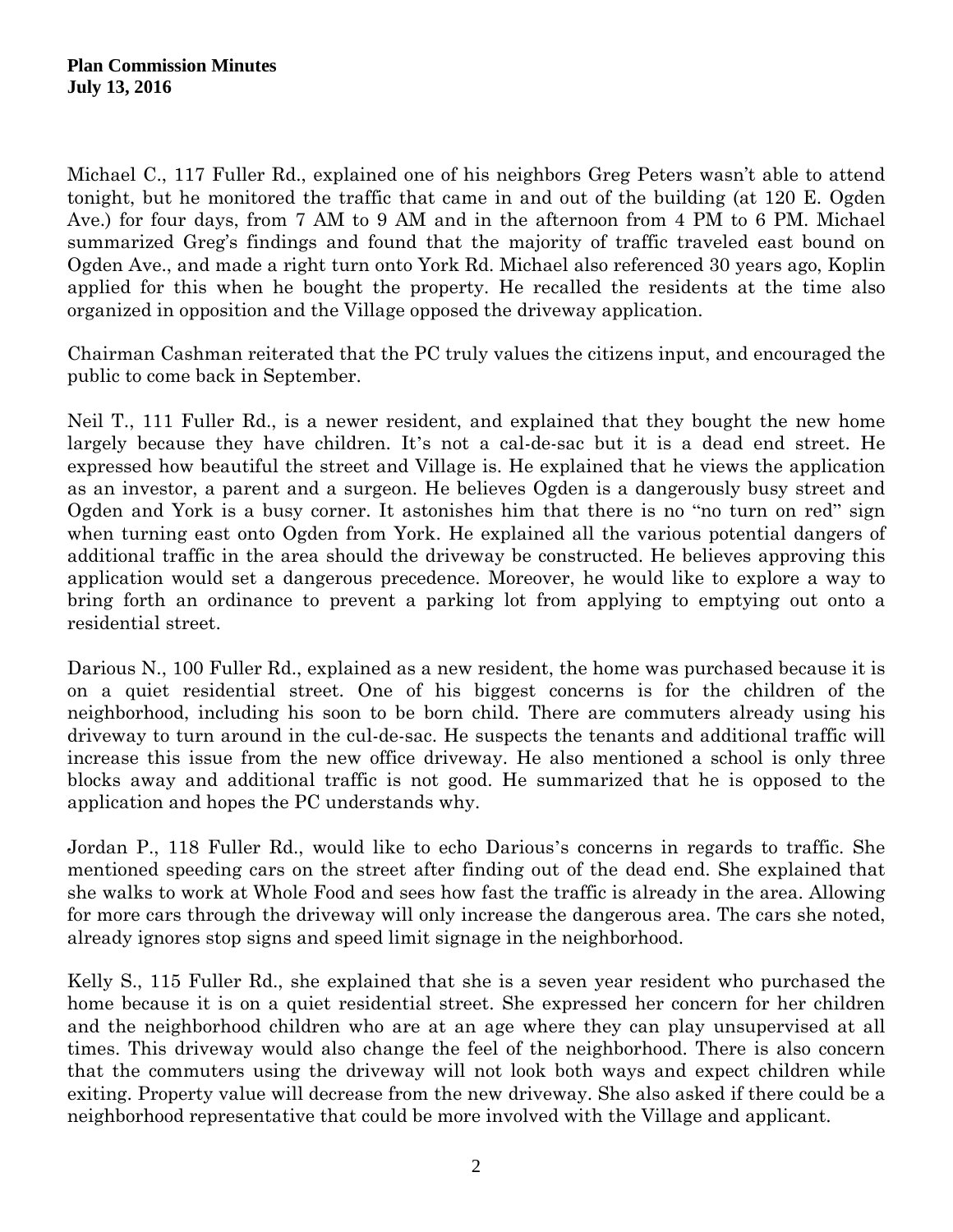Lyn W., pointed out that this application was denied about 30 years ago as Mike referenced. She also asked if there could be a neighborhood representative that could be more involved with the Village.

Chairman Cashman answered that would be Chan, the Village Planner. At this point, the PC knows as much as the public does he explained, and the application is being continued.

Lyn W., also explained that there is high speed and traffic congestion already, and for the PC to consider this.

Todd A., 114 Fuller Rd., indicated that he just moved back from LaGrange primarily for his children to be able to attend the school system. His family moved into the neighborhood for the safety, security, sensibility, schooling and serenity. He pointed out that the office currently has two curb cuts onto Ogden, and that they do not need a third one onto a residential street. This application is not OK and it was not OK back in circa 1985.

Bob K., 608 N. County Line Rd., explained that N. County Line and Fuller are major arterials already. Moreover, he explained that this driveway will add additional traffic, which will cause a butterfly affect and impact other traffic points that already back up into the residential streets. There are already numerous traffic incidents at the intersection he stated.

Rob S., 229 Fuller Rd., explains the street floods when there is heavy rain, and should be considered. There is already enough traffic in the area. Also, this resident's home features a living room near the front of the house, and will be more affected by additional traffic onto the street. In addition, he will not allow his kids to play in the front yard due to the increase in dangerous traffic. This resident also explained that the driveway will push additional cars south on York.

Meg P., 412 Fuller Rd., she explained that she grew up in Hinsdale and moved back 10 years ago. She recalled Fuller Rd. as a nice and quiet road. However, over the last 3 to 5 years, the traffic has increased. There is already enough speeding traffic in the area, and believes this driveway will make it worse since people will figure out a shortcut to access the highway. She also wished this application could have been denied today versus being continued at a later date.

Cindy K., 407 Fuller Rd., this resident explained that she is a teacher and referenced that the neighborhood sidewalks were installed in 1988. With this new driveway, her primary concern will be the danger for the kids, pets and residents to use it. She also suggested that the street is in bad shape, and that the Elm and Fuller Rd. intersection needs a stop sign.

Debra B., 802 Franklin, This resident indicated that she would like an earlier notice for the meetings, especially if the applicant chooses to continue it on another date. She explained that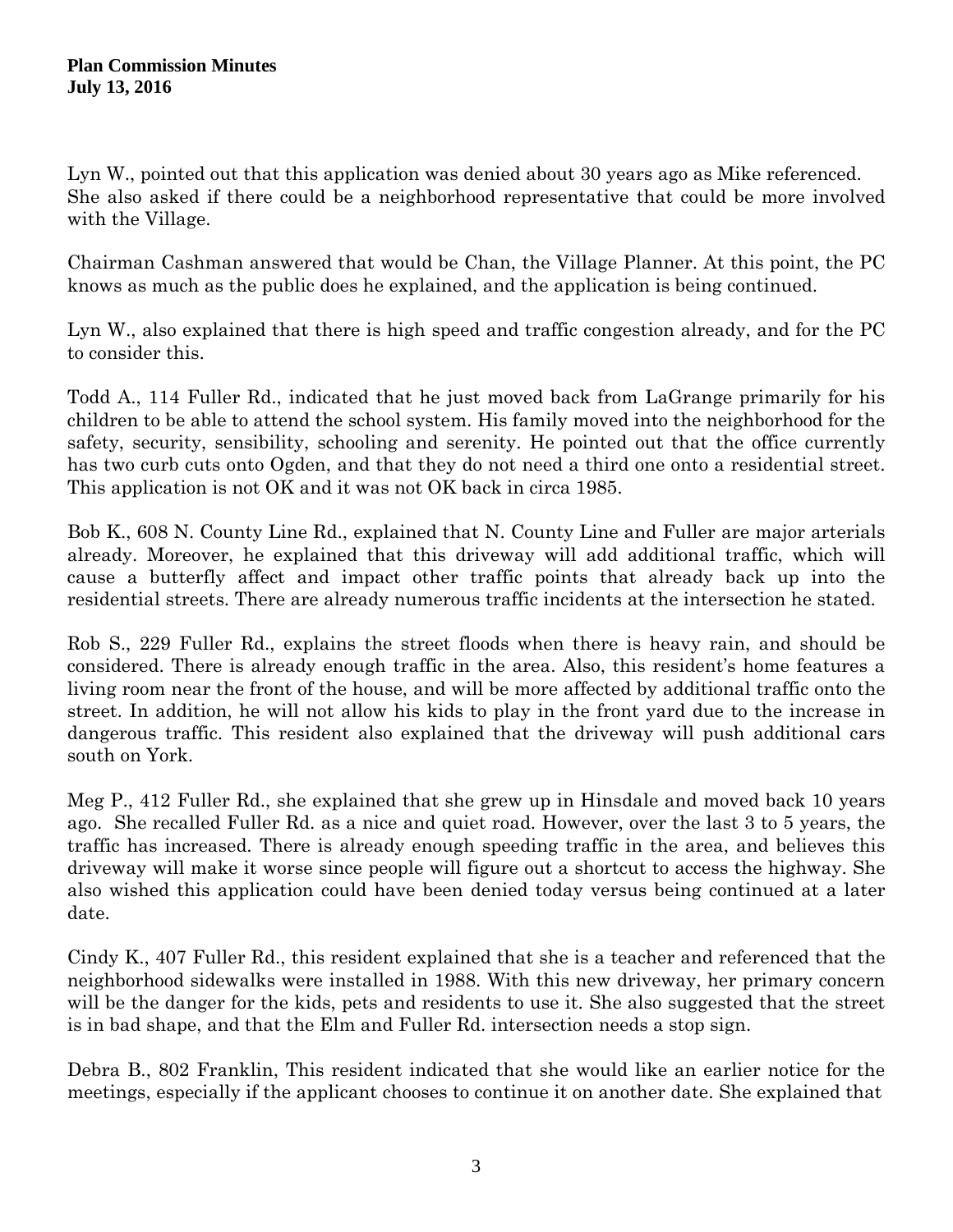a lot of residents changed their schedules around for this meeting, so she hopes the applicant can give the residents a chance to also have the flexibility for a potential date change.

Chairman Cashman told the audience or anyone watching the meeting at home to please send emails to the PC. He explained that they review the emails and it's another way to communicate with the PC.

Mike M., 543 N. County Line Rd., this resident explained this proposed driveway will make traffic worse in the area.

Todd A., 114 Fuller Rd., asked if the Village or resident(s) can propose an ordinance to prevent an application like this from being submitted. He believes approval for this would set a dangerous precedence over protecting the residential neighborhoods.

Chairman Cashman recommended that he ask the Chan that question.

Chan, explained with respect to due process, the applicant owns the land, the land is zoned O-2 and can apply for a driveway, and that the driveway plan the applicant submitted meets the Code- and has the right to apply for it. In regards to how citizens can stop the approval of the application, he explained you/they are doing the right thing right now; and that's by showing up at the meetings to voice your concerns/opposition.

Todd A., 114 Fuller Rd., asked how we can prevent this application from coming back before the Village.

Robb McGinnis, Director of Community Development, replied that you could reach out to himself or Chan, and that we could potentially bring this forward as a staff driven text amendment to the Code.

Kathleen Gargano, Village Manager, introduced herself and reviewed that she had spoken with Mr. London last weekend, and that the Village is aware of the concerns of the neighbors. She expressed that she is glad to be in attendance tonight to hear the thoughtful comments by the residents. She also indicated that the Village will follow up with the traffic concerns brought up to the Police Department. She will review her notes with Chief Simpson the next day. Ms. Gargano pointed out that it's not uncommon for resident groups to request a review of the neighborhood traffic flows. She indicated that the Village will look into the desire of the residents to prohibit this type of application in the future. All general public meetings have a summary reported to the Village Board. To that end, all of the concerns and comments will be communicated to the Village Board. The PC is a recommending body to the Board, and has been aware of the materials and petition, and understands the concerns. The applicant is not present because the item is being continued. She reviewed that she talked to Mr. London about the applicant continuing this in response to the residential concerns, while considering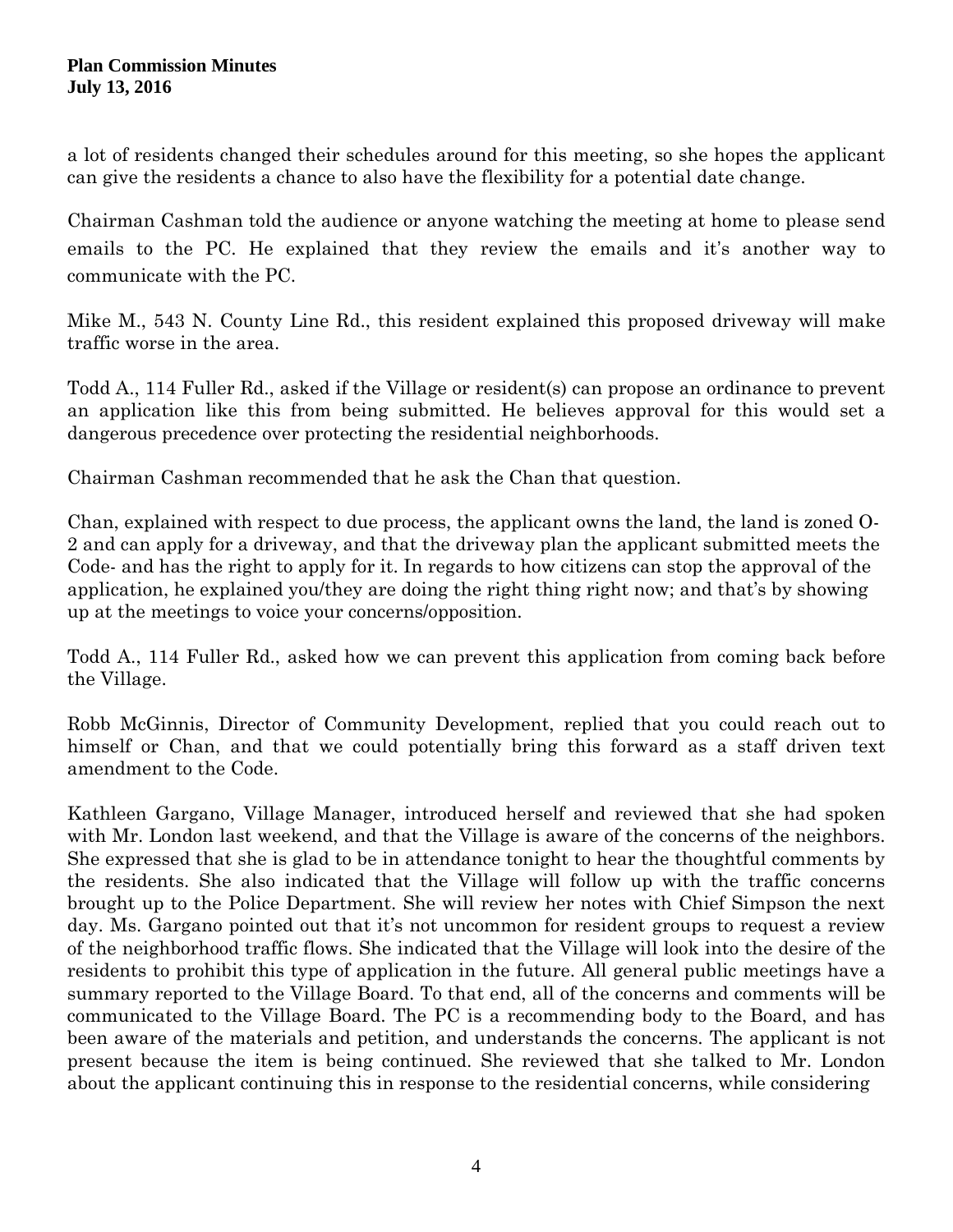for the safety for their tenants. Lastly, Ms. Gargano reiterated that the Village understands and hears the concerns by the residents. But at the same time, the applicant, has the ability to apply before the PC, and is working on a solution, other than the present application, which is clearly opposed by the participants of the current public meeting.

A question was raised in regards to stopping the application.

Kathleen Gargano, Village Manager, replied there's many ways to stop the application. The applicant can withdraw it, the PC can recommend for denial to the Board and the Board can concur with the PC. The Board is the ultimate authority.

A question was asked if the public has access to the Board.

Kathleen replied yes, everyone does, and that the petition and application materials have been shared, and the Board has been apprised of the situation.

A concern was raised from a resident that the continuation might be a way for the application to be somehow approved. He'd like this comment to be noticed and for the next meeting date to be noticed (August 9, 2016).

Kathleen replied that the Village is committed in working with the neighbors and hopeful for the commenter will understand the continuance is not an attempt to approve it.

A question was asked how long the applicant needs to wait to re-apply.

Robb McGinnis, Director of Community Development, replied two years is the duration. He also explained the difference between a public meeting and public hearing and the notification reason for the public meeting since it's within 250 feet from a residential lot.

Chan explained that the notification process will need to be continued with certified mailing, signage at the subject property and newspaper notification (Note: it should be clarified that this is NOT necessary as long as the continuance date is established for the next meeting).

More discussion about process ensued.

Chairman Cashman brought up that it's common for the PC to focus a lot of the time on applications that affect transition zones, between commercial and residential districts, and that the PC is respectful for the residents as a priority. He also reminded everyone to attend the next meeting and send emails to the PC.

Chairman Cashman asked for a motion to formally continue this item for the September PC meeting.

Commissioner McMahon motioned to approve. Commissioner Fiascone seconded. The motion passed unanimously (7 Ayes and 1 absent).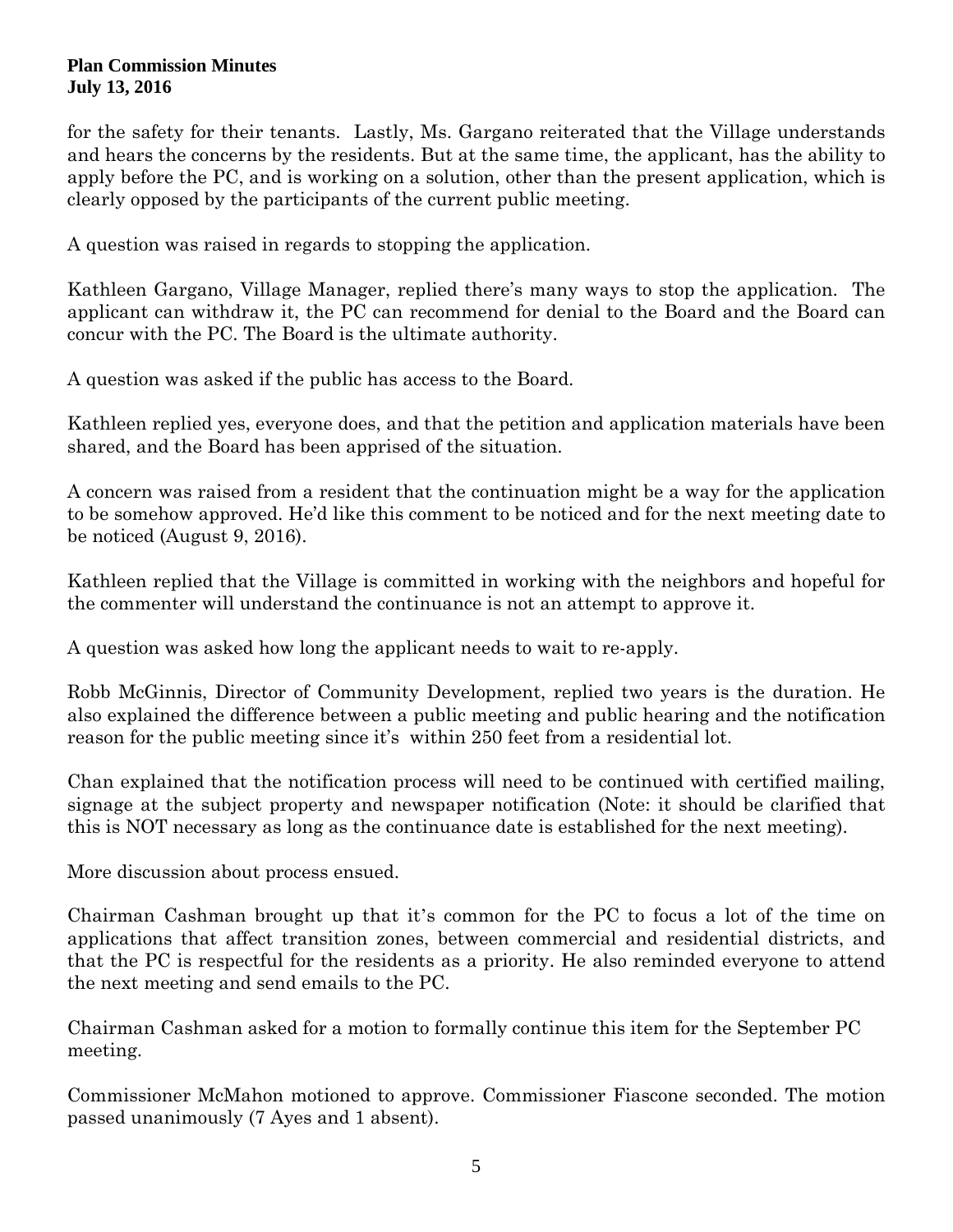## **Sign Permit Review**

# **Case A-10-2016 – 49 S. Washington Street – Reflexion Spa – 1 Wall Sign with a Height Modification Request (13.25' vs. 13' above grade)**

Chairman Cashman reviewed the next item on the agenda as a sign application from Reflexion Spa. He next asked the applicant to please introduce himself and the request.

Mr. Michael Kovar, the sign representative presented the wall sign modification request to allow a wall sign 3" over the maximum height per the Code.

Chairman Cashman indicated the bay window does pose a unique situation for the building since the maximum height (in this case) is set by the bottom of the second story window.

Chairman Cashman asked for any questions by the PC.

Commissioner Crnovich asked if the building owner plans to install more signs for the tenants upstairs.

Mr. Kovar explained that the building owner will apply for them separately if so.

Commissioner Crnovich mentioned that it'd be nice for all future signage to be on the same level.

Mr. Kovar indicated that he'd like to keep all the signage consistent in terms of material.

Chan asked if the sign is still non-illuminated.

Mr. Kovar replied correct.

With no other questions, Chairman Cashman asked for a motion to approve the sign application as submitted, with the height modification.

Commissioner McMahon motioned to approve. Commissioner Crnovich seconded. The motion passed unanimously (7 Ayes and 1 absent).

### **Exterior Appearance and Site Plan Review**

**Case A-12-2016 – 107 S. Vine St. – Psychological Resources – Exterior Appearance and Site Plan for a Wheelchair Elevator in the Rear Yard of an O-1 Specialty Office District. This is a Public Meeting item.**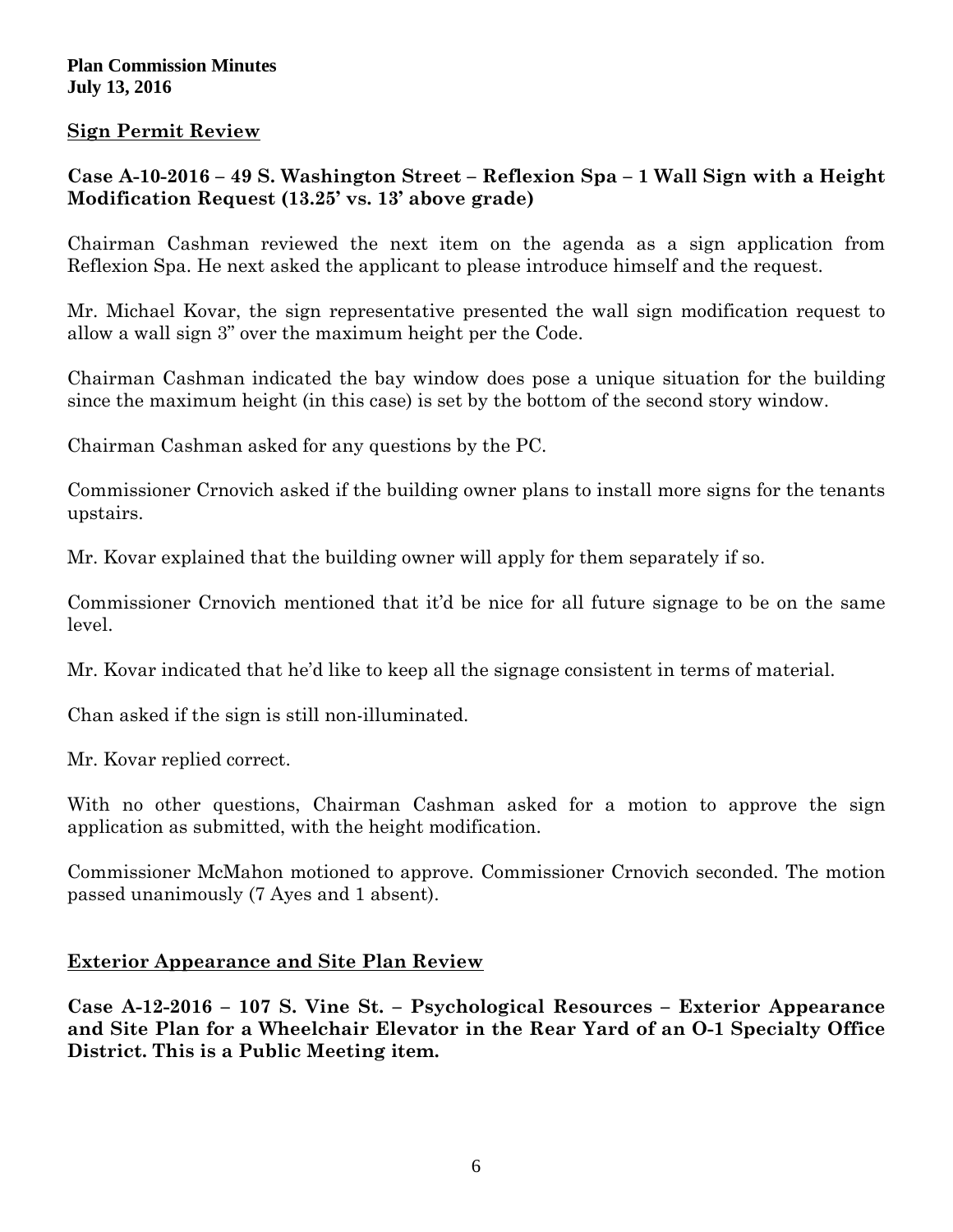Chairman Cashman reviewed the next item on the agenda as an exterior appearance review by Psychological Resources. He next asked the applicant to please introduce himself and the request.

Dennis Parsons, project architect, presented the proposed exterior elevator to the PC. The key points are the new elevator will feature the same colors and materials as the current house. The height of the elevator enclosure will be less than the building itself, as small as possible and proportionate to the current building.

Dennis Batchos, Owner of Psychological Resources, clarified that this is not to generate additional revenue. His wife has patients currently unable to walk and needs this to remain patients of the office. They want to take care of their current patients.

Commissioner Ryan asked for clarification of the location of the elevator.

Dennis Parsons and Batchos explained that it's on the east side by the back stairs are. It's approximately a 5' by 5' square going straight up.

Commissioner Fiascone asked if the area is currently landscape/greenscape.

Dennis Parsons replied no, it's a paved area already.

Chairman Cashman asked for any additional questions by the PC and for any comments by the audience. With none, he asked for a motion to approve the exterior appearance and site plan as submitted.

Commissioner McMahon motioned to approve. Commissioner Crnovich seconded. The motion passed unanimously (7 Ayes and 1 absent).

# **Case A-14-2016 – 5721 S. Garfield Ave. – Mr. Philip Miscimarra – Exterior Appearance Review for a Dormer Addition at Sutton Place townhome development in the R-5 Multiple Family Residential District. This is a Public Meeting item.**

Chairman Cashman reviewed the next item on the agenda as an exterior appearance review as a dormer addition in the Sutton Place development. He next asked the applicant to please introduce himself and the request.

The homeowner, Mr. Philip Miscimarra presented the proposed dormer addition to the PC in a finished 3rd floor attic, with no current windows. The proposed dormer will face the interior of the development, opposite and no visible from the street (Garfield Ave.). There are similar dormers already in the development. He also explained that the Sutton Place homeowners association has already approved his plan. Mr. Miscimarra reiterated Chan's memo and pointed out that the dormer will not be taller or project further than the building envelope. The design will also match the current home in terms of quality and finish.